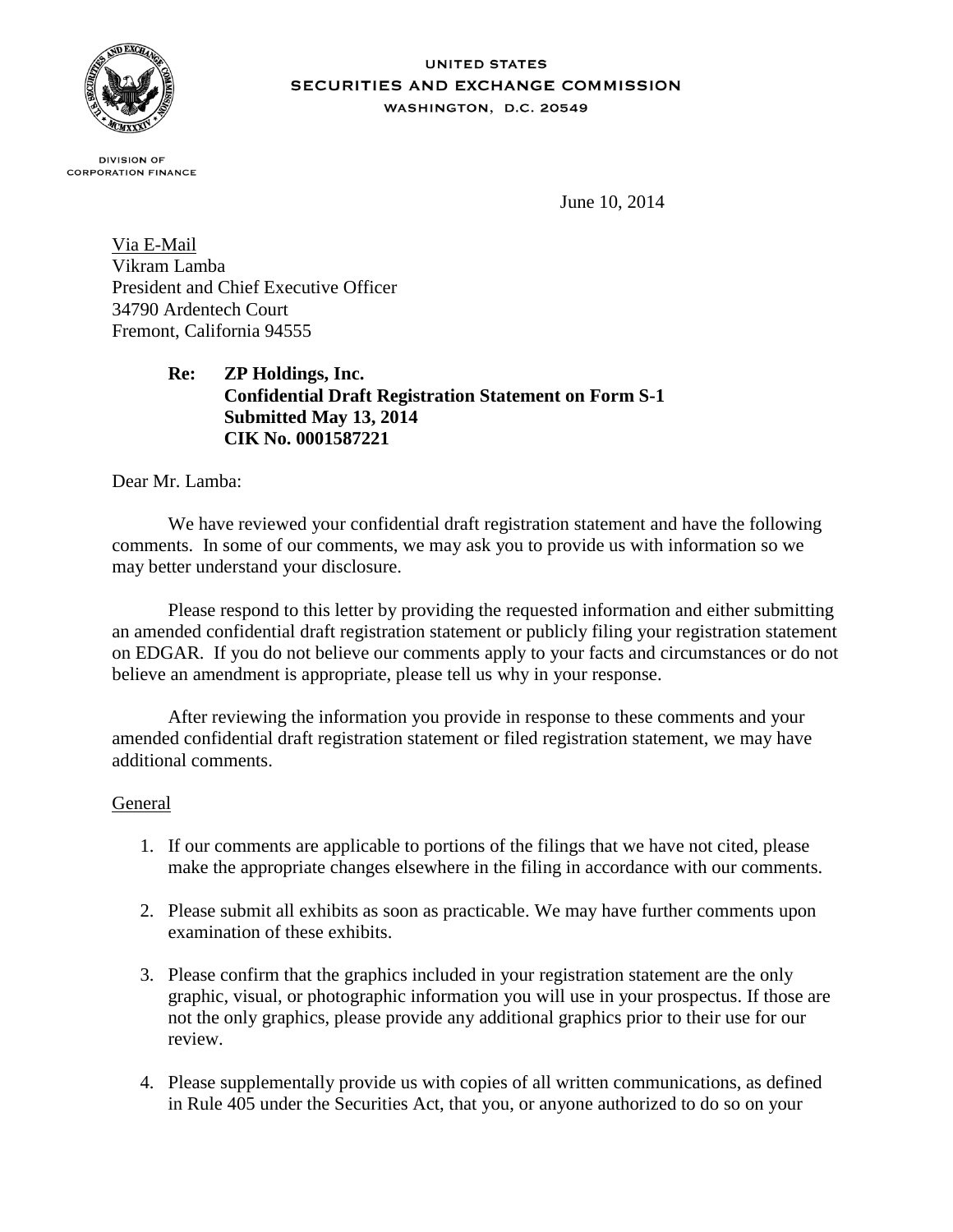> behalf, present to potential investors in reliance on Section 5(d) of the Securities Act, whether or not they retain copies of the communications. Similarly, please supplementally provide us with any research reports about you that are published or distributed in reliance upon Section 2(a)(3) of the Securities Act of 1933 added by Section 105(a) of the Jumpstart Our Business Startups Act by any broker or dealer that is participating or will participate in your offering.

5. Please amend your registration statement to include the name(s) of your lead underwriter(s). Please note that we will defer further review of any amendment until such time as you have identified your lead underwriter(s).

# Prospectus Summary

# Risks Associated with our Business, page 5

- 6. Please expand this section to include a bullet point highlighting the risks associated with your note payable to BMR and its affiliates, which are in turn affiliates of your largest stockholder, including that:
	- you intend to use the proceeds from the offering to repay such note; and
	- if you default on your obligations, BMR could foreclose on the collateral, potentially including your intellectual property and the proceeds of this offering.

# The Offering, page 7

7. Please expand your summary description of your "Use of proceeds" to disclose that your debt obligations are to affiliates of your largest stockholder.

## Risk Factors

"We rely on key executive officers and scientific and medical advisors…" page 31

8. Please expand this risk factor to identify your principal scientific, regulatory and medical advisors other than your executive officers.

## "If we fail to maintain proper and effective internal controls…" page 34

9. Please expand this risk factor to include an estimate of the additional professional fees and internal costs you expect to incur to expand your accounting and finance functions.

# "We will incur increased costs and demands..." page 36

10. Please expand this risk factor to include an estimate of the additional legal, accounting and other costs you expect to incur as public company.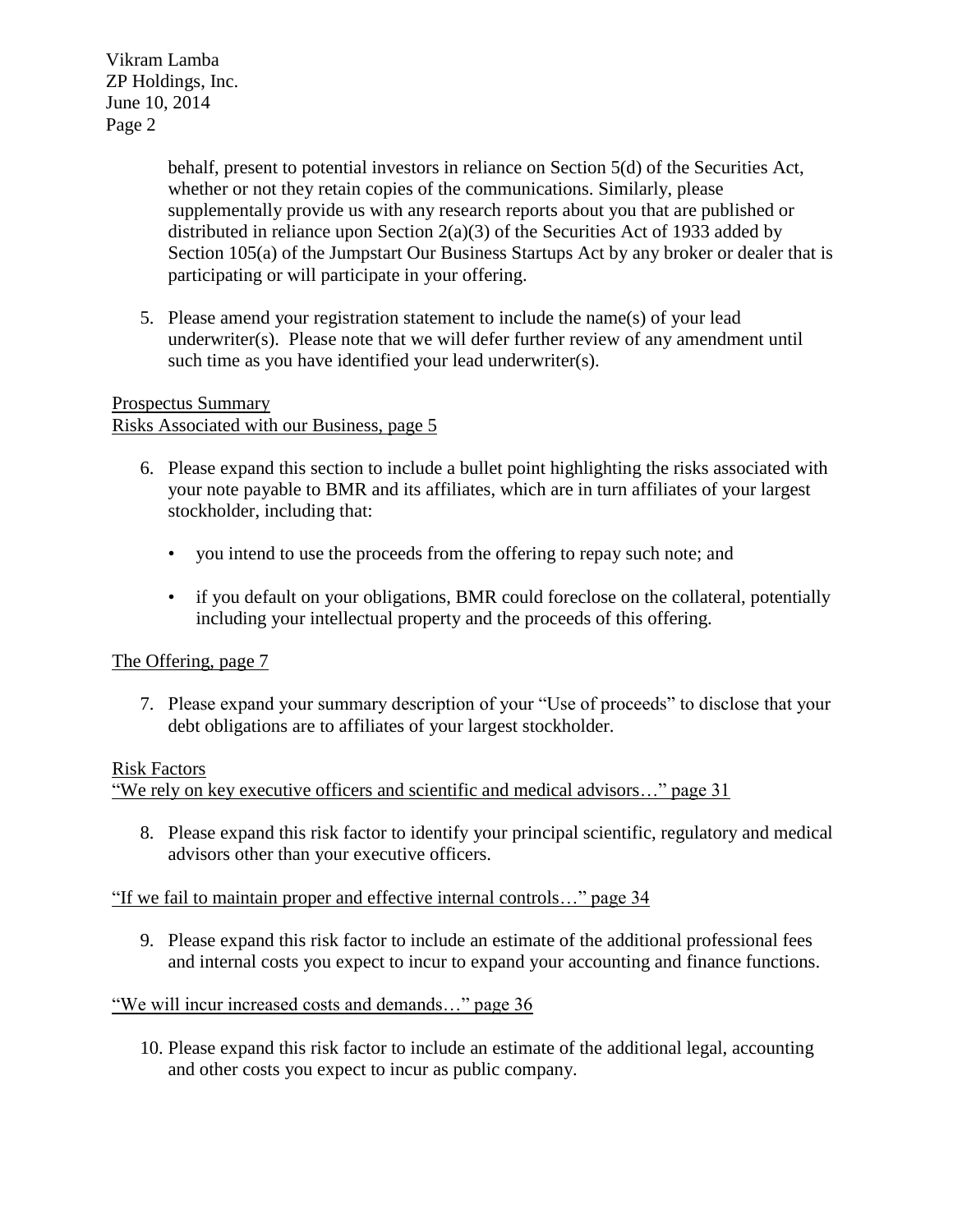#### Use of Proceeds, page 40

- 11. To the extent practicable, please disclose how far in the planned trials for Weekly ZP-PTH, ZP-Glucagon and ZP-Triptan you estimate the offering proceeds will enable you to reach.
- 12. Please expand your description in the fifth bullet point to specify how you plan to enhance your manufacturing capabilities.
- 13. Please expand your description in the sixth bullet point of your debt obligations to identify BMR and its affiliates as the note holders and to include the interest rate and maturity of such debt obligations, pursuant to Instruction 4 to Item 504 of Regulation S-K.

### Management's Discussion and Analysis of Financial Condition and Results of Operations Asahi License and Collaboration Agreement, page 49

14. Please briefly disclose the reason(s) the parties elected to terminate the joint venture between the company and Asahi.

#### Business, page 70

- 15. Please revise your disclosure to specify when, and the indication for which, you submitted any INDs in connection with your clinical trials of daily ZP-PTH or ZP-Glucagon. If you have conducted clinical trials for which you did not submit a corresponding IND, please tell us why.
- 16. Please expand your disclosure to explain, in language appropriate for laymen, what you mean by the following terms the first time each is used:
	- T-score;
	- Black-box warning;
	- bioavailability;
	- osteonecrosis;
	- "frozen bone";
	- Hypercalcemia;
	- Hypercaluria;
	- Clinically significant;
	- Bridging study; and
	- iontophoretic

#### Our collaboration with Novo Nordisk, page 72

17. Please expand your description of your Novo Nordisk agreement to disclose: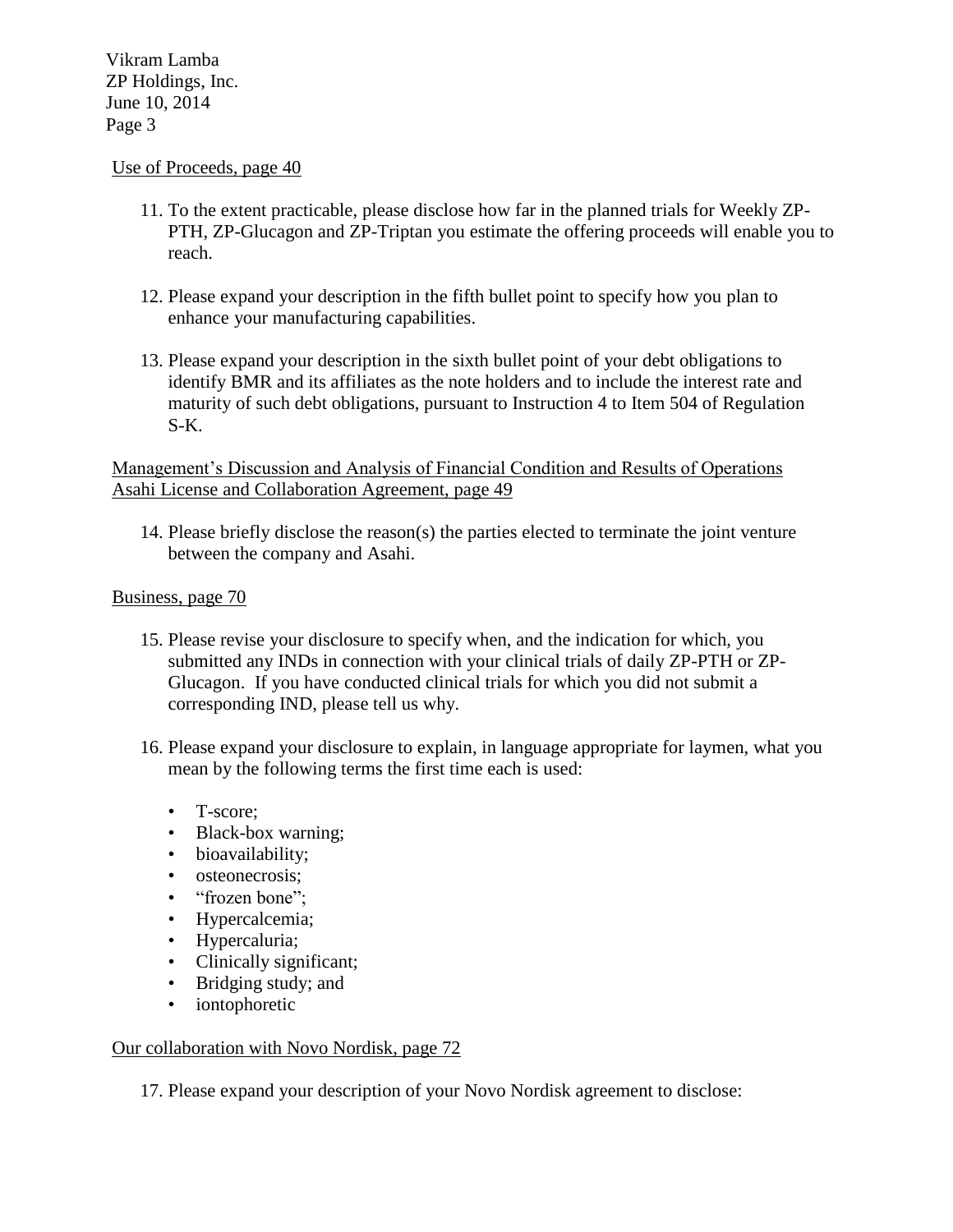- The amount of the upfront payment;
- The actual aggregate amount of potential milestone payments under the agreement, or the aggregate per product if there is not a definitive number of products that may be developed under the agreement;
- The royalty rate you may receive, expressed as a range within ten percent (e.g., high single digits, mid-teens, etc.); and
- The duration and any termination provisions of the agreement

#### Our development pipeline is extensive, page 75

18. We note that you list sufenantil, for the treatment of post-operative pain, as a compound you have prioritized for further investigation after your four identified lead product candidates, but that this compound does not appear in your graph of prior preclinical and clinical studies on page 74. Please tell us, with a view to clarifying your disclosure, whether you have conducted any preclinical or clinical trials of this compound.

#### Clinical rationale for Weekly ZP-PTH development, page 77

- 19. Please expand your discussion of the Phase 2 results illustrated in the table on page 79 to explain what a 95% confidence interval and p-values are and what they measure.
- 20. Please expand your discussion of the tables on pages 79, 81 and 82 to explain whether the results shown represent the mean results or some other measurement.

#### 2008 Phase 2 study with Daily ZP-PTH treatment, page 79

21. We note your statement on page 80 that Phase 2 Daily ZP-PTH demonstrated that transdermal delivery of PTH using your microneedle patch system was "safe and effective" to increase bone density over six months. Because FDA approval is dependent on the agency making a determination (according to criteria specified in law and agency regulations) that a drug or biologic is both safe and effective, it is premature for you to characterize ZP-PTH as safe and effective. Accordingly, please remove or modify this wording as necessary.

## Intellectual Property, page 97

22. Please explain what a provisional patent application is and clarify in the table headings the foreign jurisdictions associated with your patents and patent applications.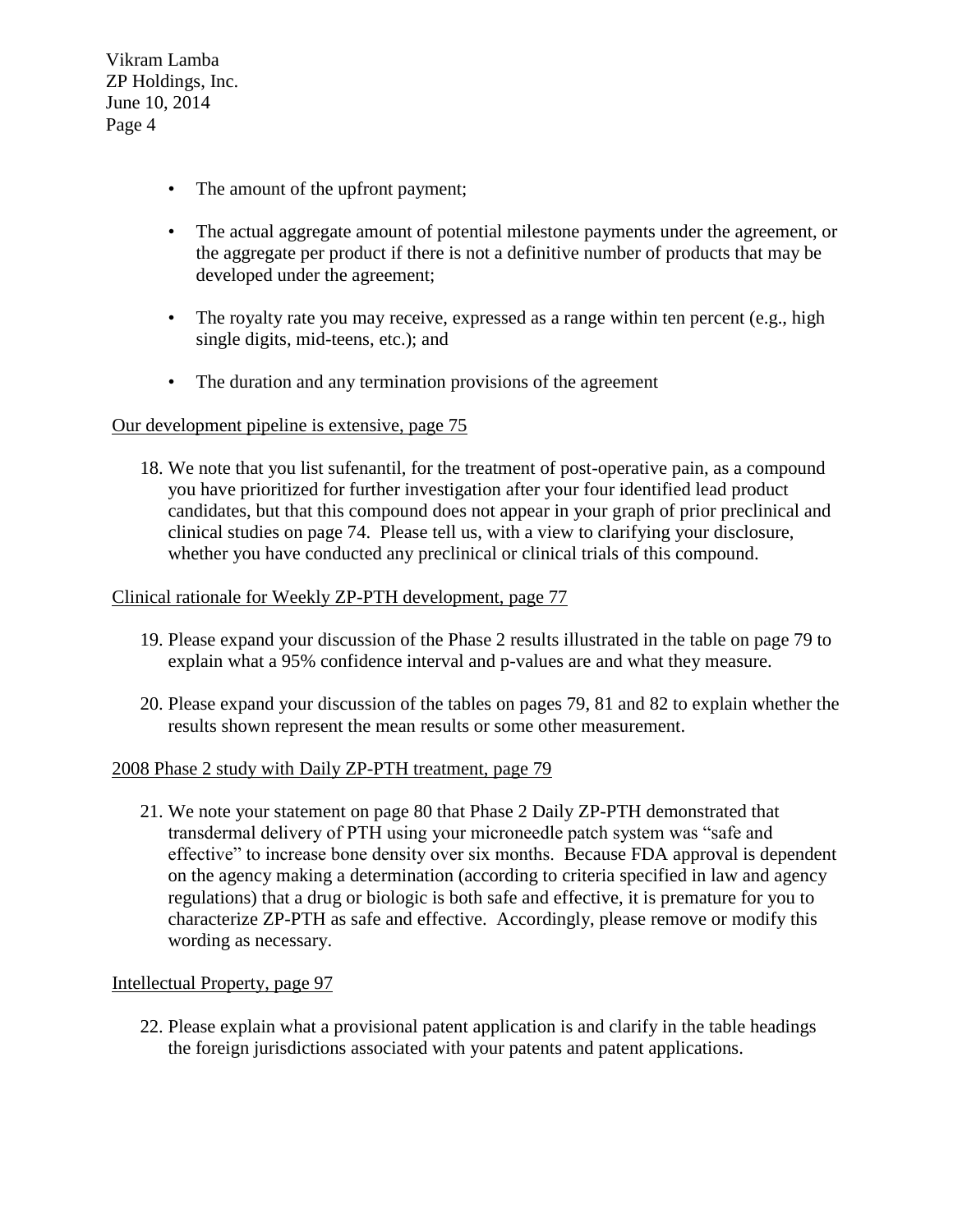- 23. You state on page 98 that the last of your patents will expire in 2025. Please expand your discussion of your patent portfolio to provide the expiration dates for each of your material patents or patent families.
- 24. Please expand your description of your ALZA agreement to disclose:
	- The royalty rate you must pay to ALZA, expressed as a range within ten percent (e.g., high single digits, mid-teens, etc.); and
	- The duration and any termination provisions of the agreement.

## Consolidated Statement of Stockholders' Equity (Deficit), page F-5

25. Please tell us why the balance at January 1, 2012 reflects the conversion of preferred stock which according to disclosure in Note 1 did not occur until April 2012.

# Notes to Consolidated Financial Statements.

6. Joint Venture, page F-16

- 26. Please provide us your analysis with reference to authoritative literature supporting the use of net book value of certain equipment to record your 50% membership interest.
- 27. Please provide us an analysis showing how the \$3,487,000 gain on termination of joint venture in 2013 as shown in the consolidated statement of operations was determined.
- 28. Please refer to the \$2.3 million in 2013 and \$1.5 million in 2012 reimbursed from Asahi for depreciation that you recorded as a reduction of operating expenses. Cite for us the relevant accounting guidance for your accounting treatment of these reimbursements. Additionally, tell us why these same amounts appear to be recorded as a distribution from the joint venture (i.e. reduction of investment in joint venture).
- 29. Please explain to us the reconciliation of ZP Group LLC's net loss to the Company's equity in loss in the joint venture. In this regard, it is not clear what "depreciation expense," "quarterly distribution," and "adjustment for depreciation on contributed capital" represents and why they are necessary to determine the Company's equity in loss.

If you intend to respond to these comments with an amended draft registration statement, please submit it and any associated correspondence in accordance with the guidance we provide in the Division's October 11, 2012 announcement on the SEC website at http://www.sec.gov/divisions/corpfin/cfannouncements/drsfilingprocedures101512.htm.

Please keep in mind that we may publicly post filing review correspondence in accordance with our December 1, 2011 policy